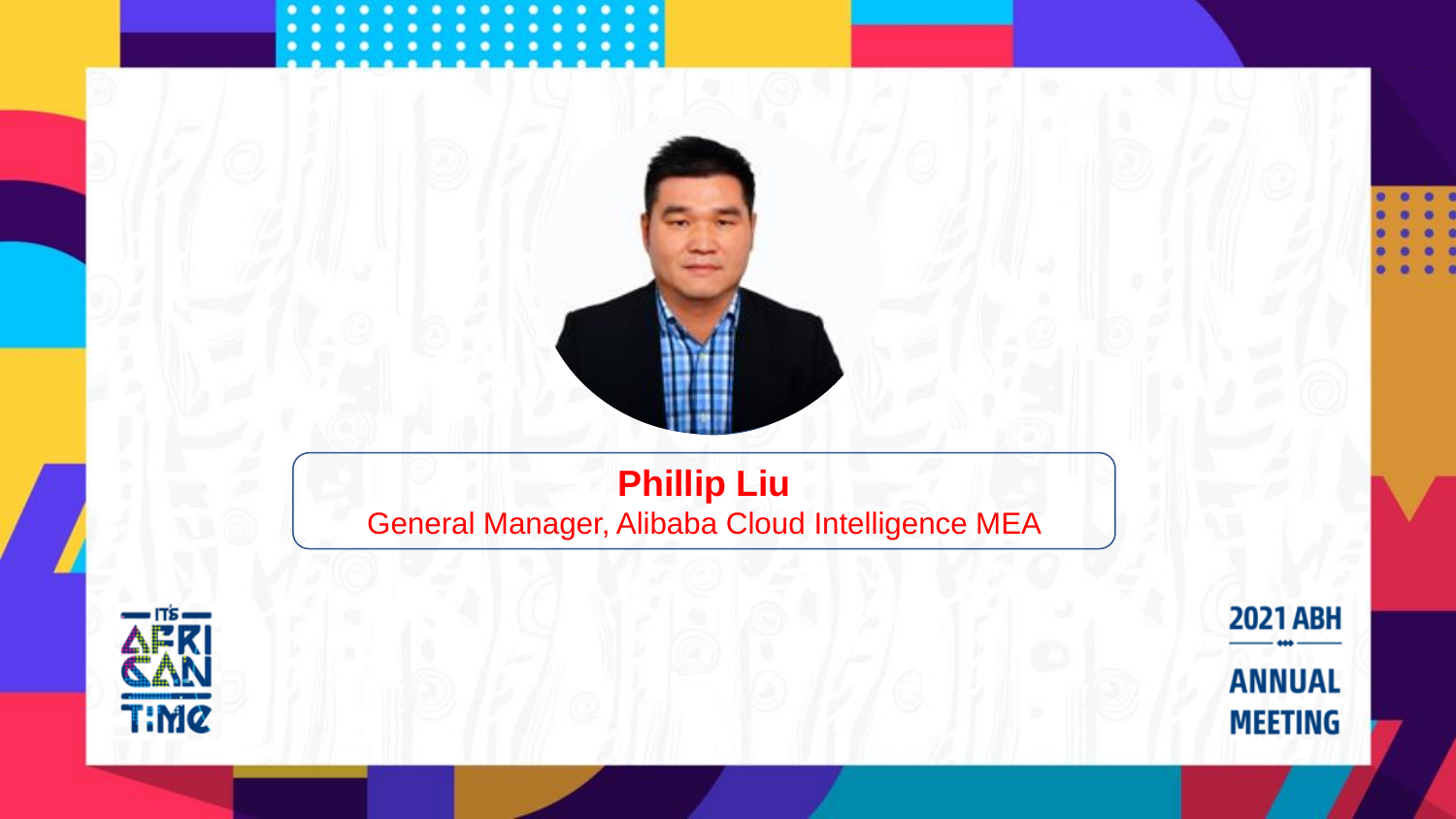



## **Alibaba Digital Economy**

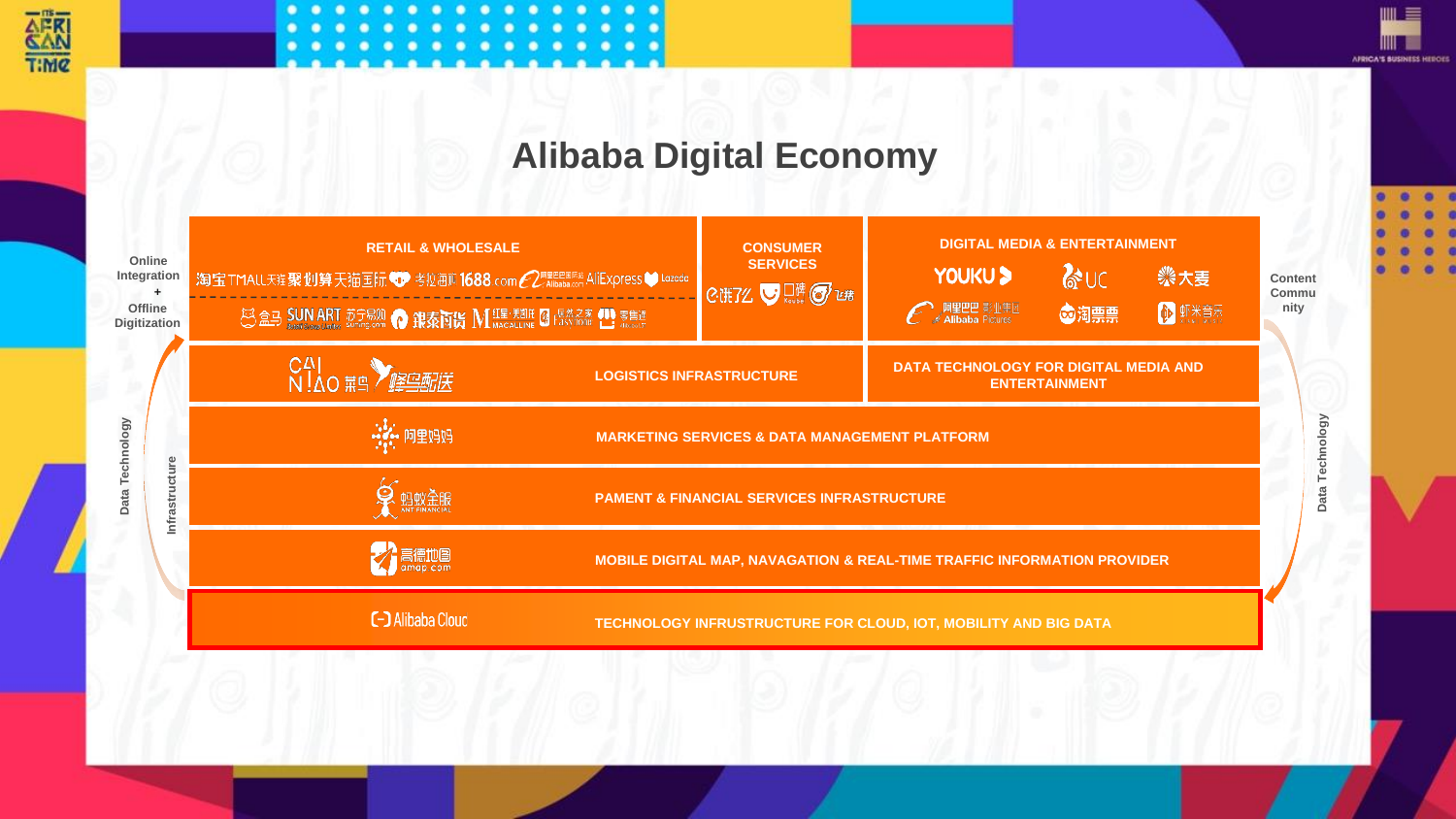



## **11.11 Shopping Festival enabled by Cloud**

**38.3 Billion USD GMV 11, 2019 38.4 Billion Orders** 

#### 100% on Cloud

Core System 100% on Cloud

#### **Big Data-Enabled**

- Peak order creation 544 thousand per second.
- Batch data processing volume 986 PB.
- • Real-time computing processing speed 25 billion records per second.
- Peak message processing 157 millions per second.
- Logistics powered 1.4 billion packages.

#### **Al-Enabled**

- Personalized recommendations
- Intelligent voice assistant brings new shopping experience
- Real-time translation of 21 languages
- AI security brain protected user behaviors
- AI customer service chatbots equivalent of 590 thousand human daily workloads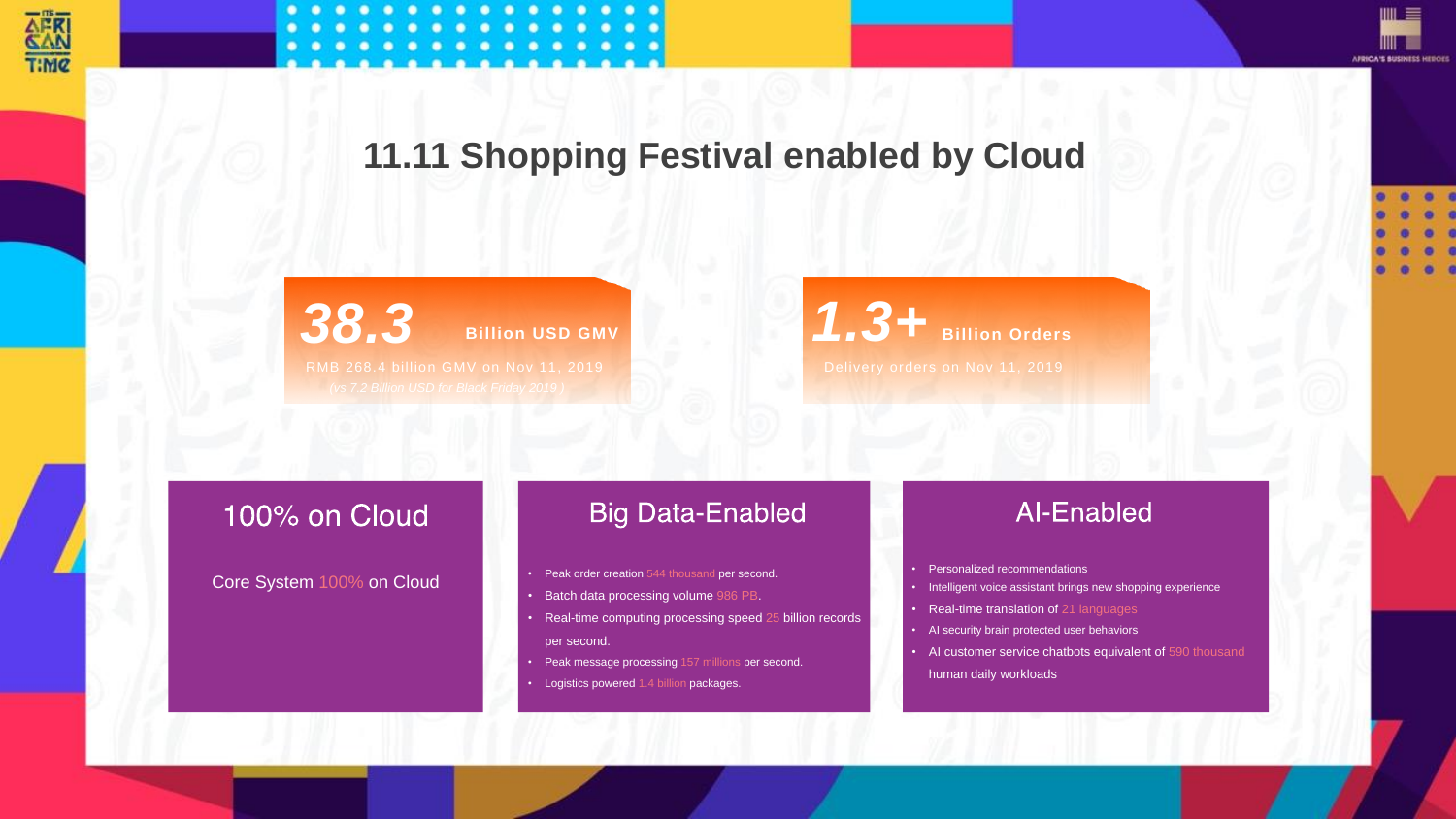







# **Cloud – One Stop for All.**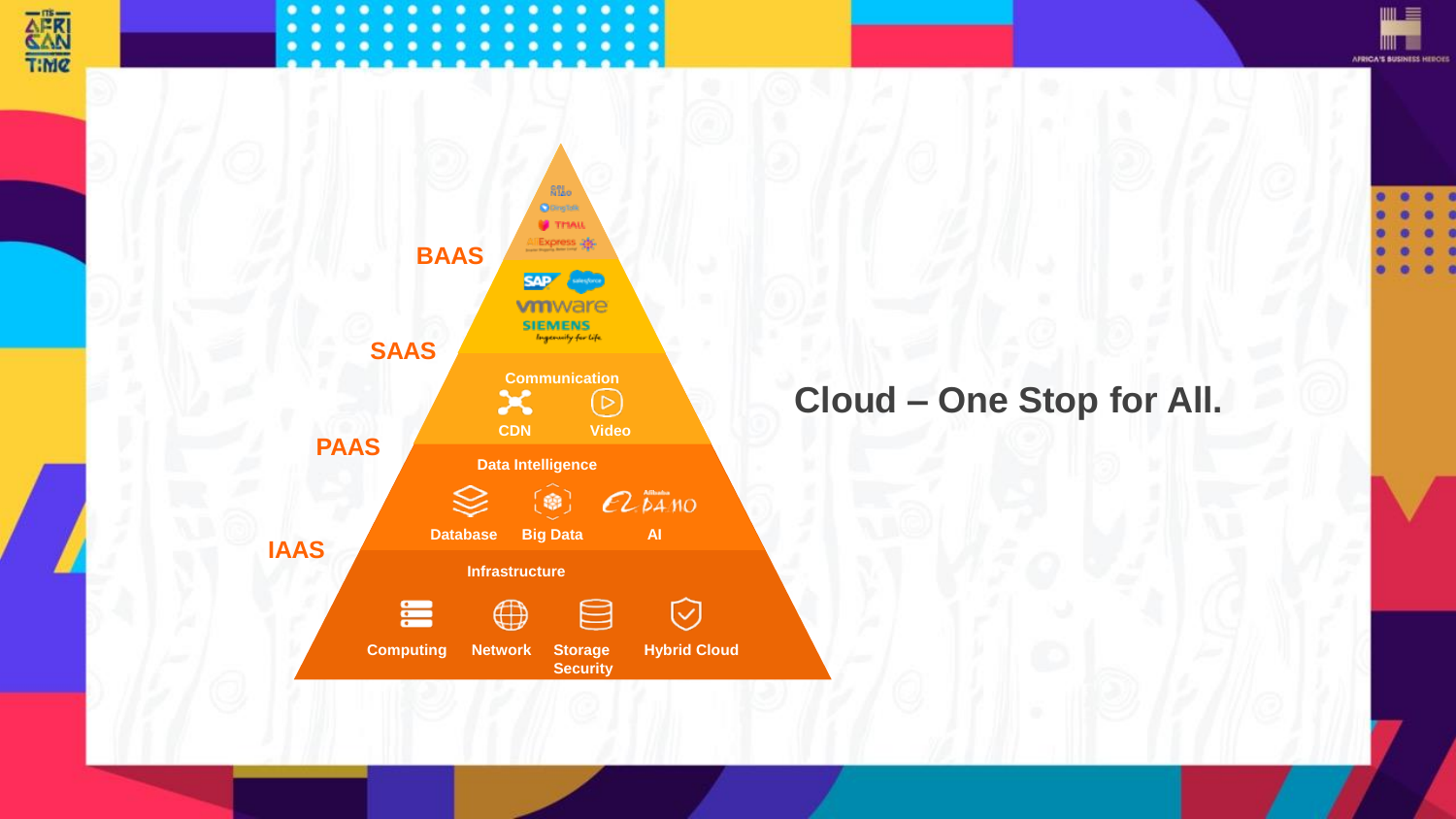



皿三 **MILE APRICA'S BUSINESS HEDGES** 

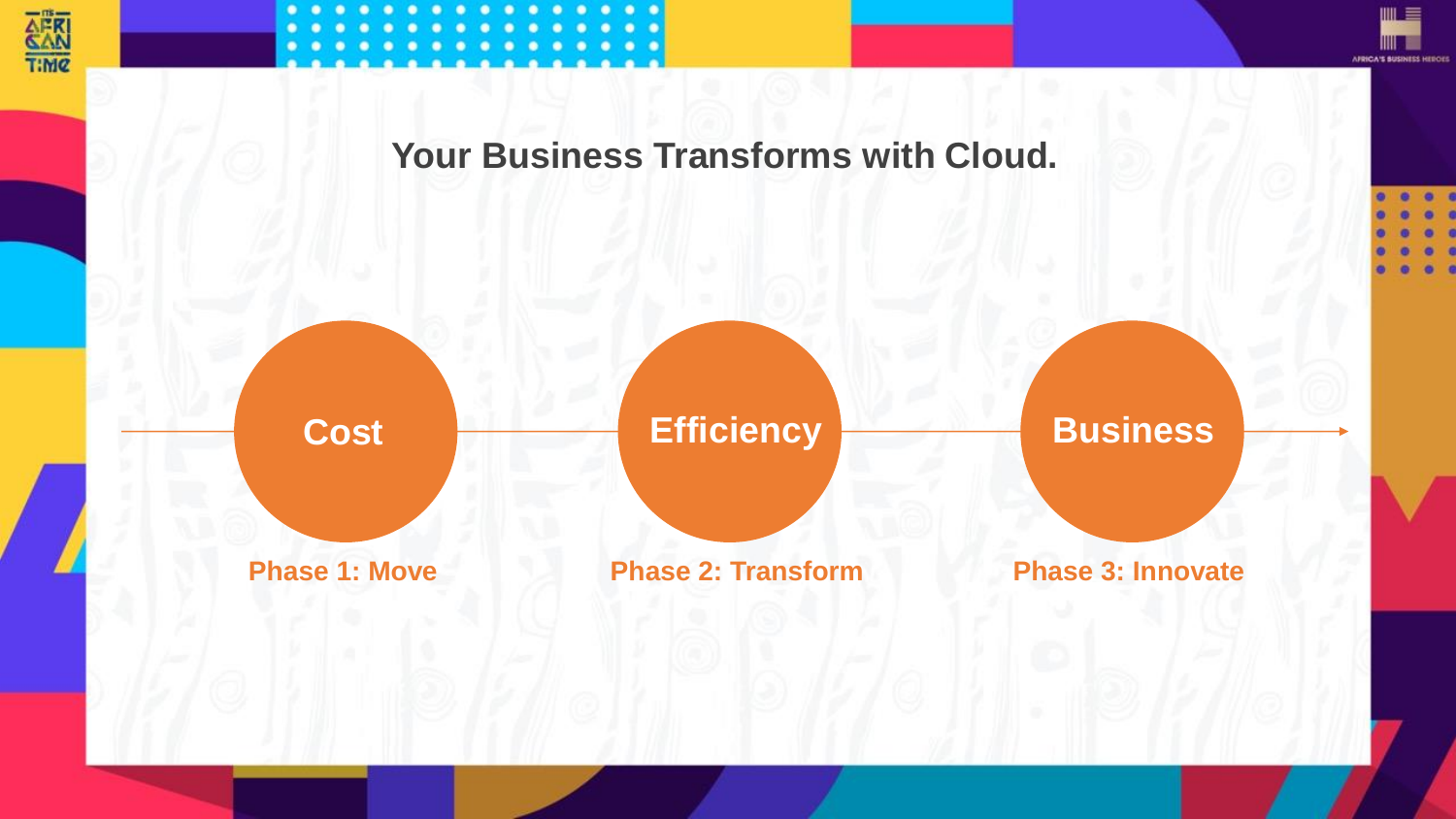



**Phase 1: Move to Cloud**



Reliable Infrastructure

Flexible Payment Plan

Elastic Capacity Planning



Ⅲ ≡

**MILLER APRICA'S BUSINESS HEROE** 



*From traditional IT architecture to migration to the cloud, Philips has significantly reduced its IT operations and IT costs, reducing IT operations costs by 54%.*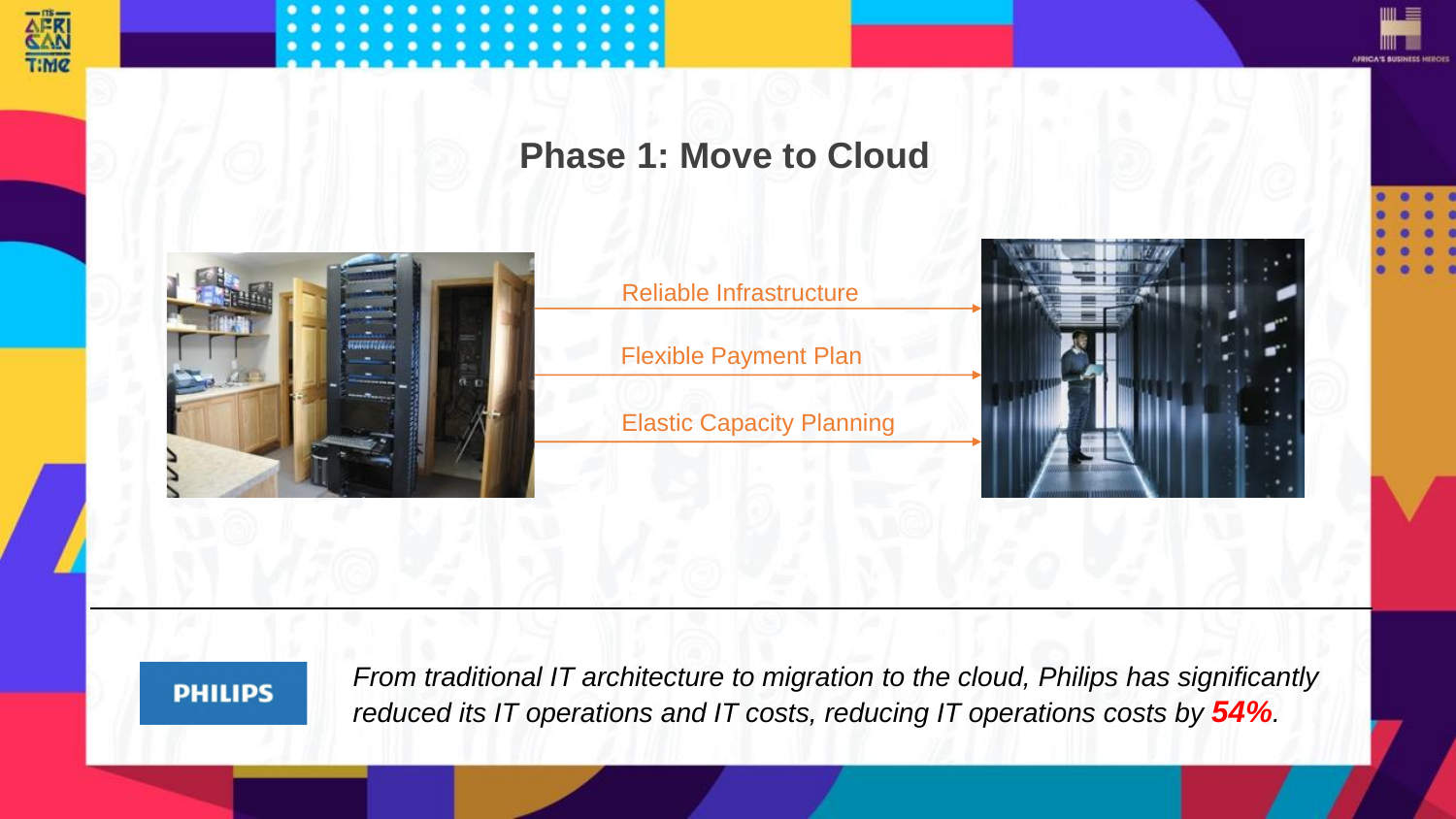



Ⅲ≡ **THE REAL ARICA'S BUSINESS HEDGE** 

## **Phase 2: Transform with Cloud**





*" 2020 has been an exciting year for us. those are DANA Food and EAZY Eats We have shipped a lot of features, and some of that run primarily on Alibaba Cloud. We could deliver that in Alibaba Cloud within just weeks. …"*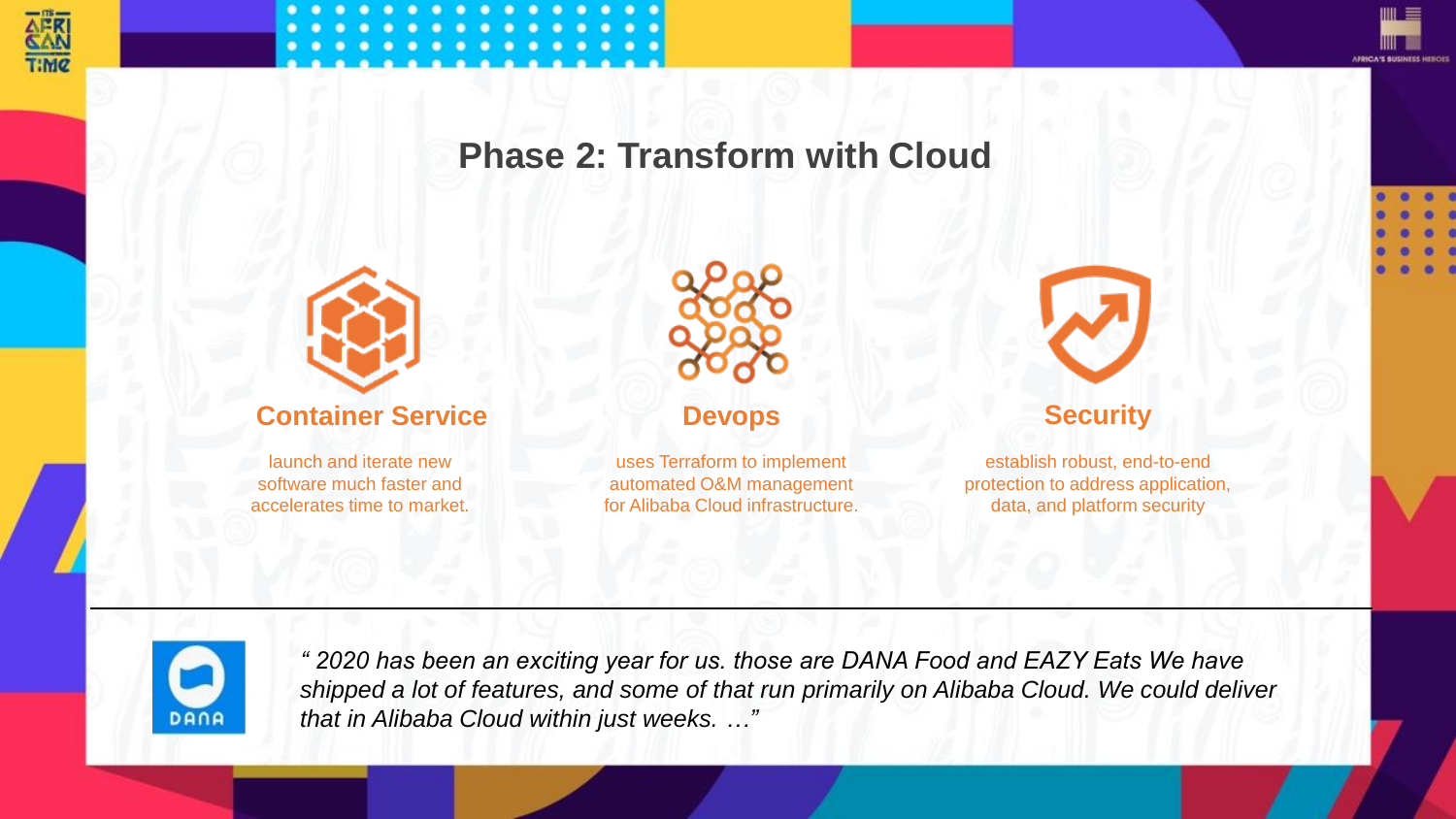



**Phase 3: Innovate on Cloud**

Reliable and easy-to-use cloud Big data and intelligence **Cloud Digitization**

Cloud-integrated IoT **Mobile collaboration anytime, anywhere IoT Mobile** 



*Upon the successful completion of unified data platform, Unilever's precision marketing campaigns in China increased the target consumers' CTR (Click to Rate) by 30% and conversion rate by 120%.*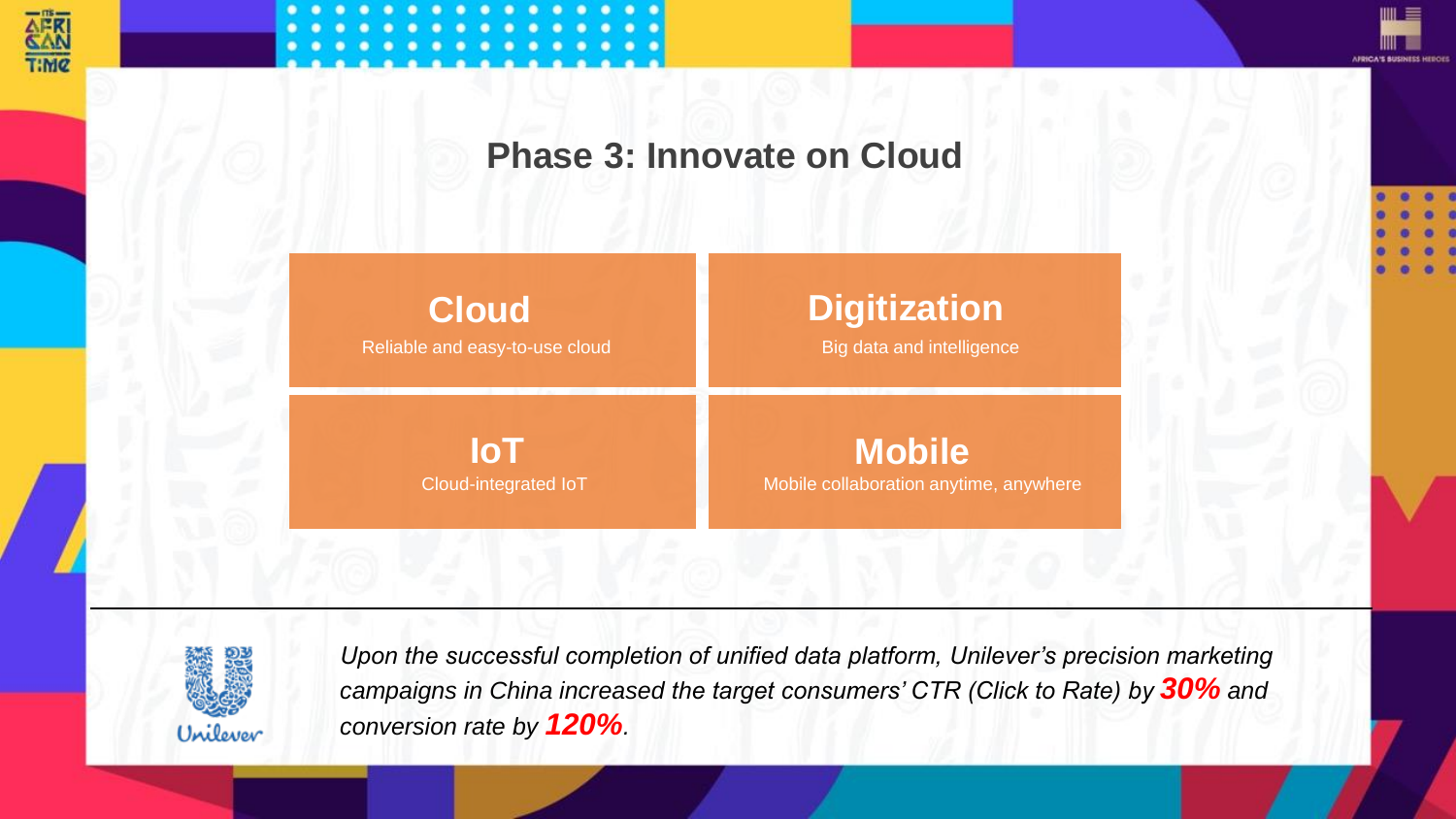



皿三 **THE REAL APRICA'S BUSINESS HEROES** 

## **Leverage the Ecosystem of Cloud**